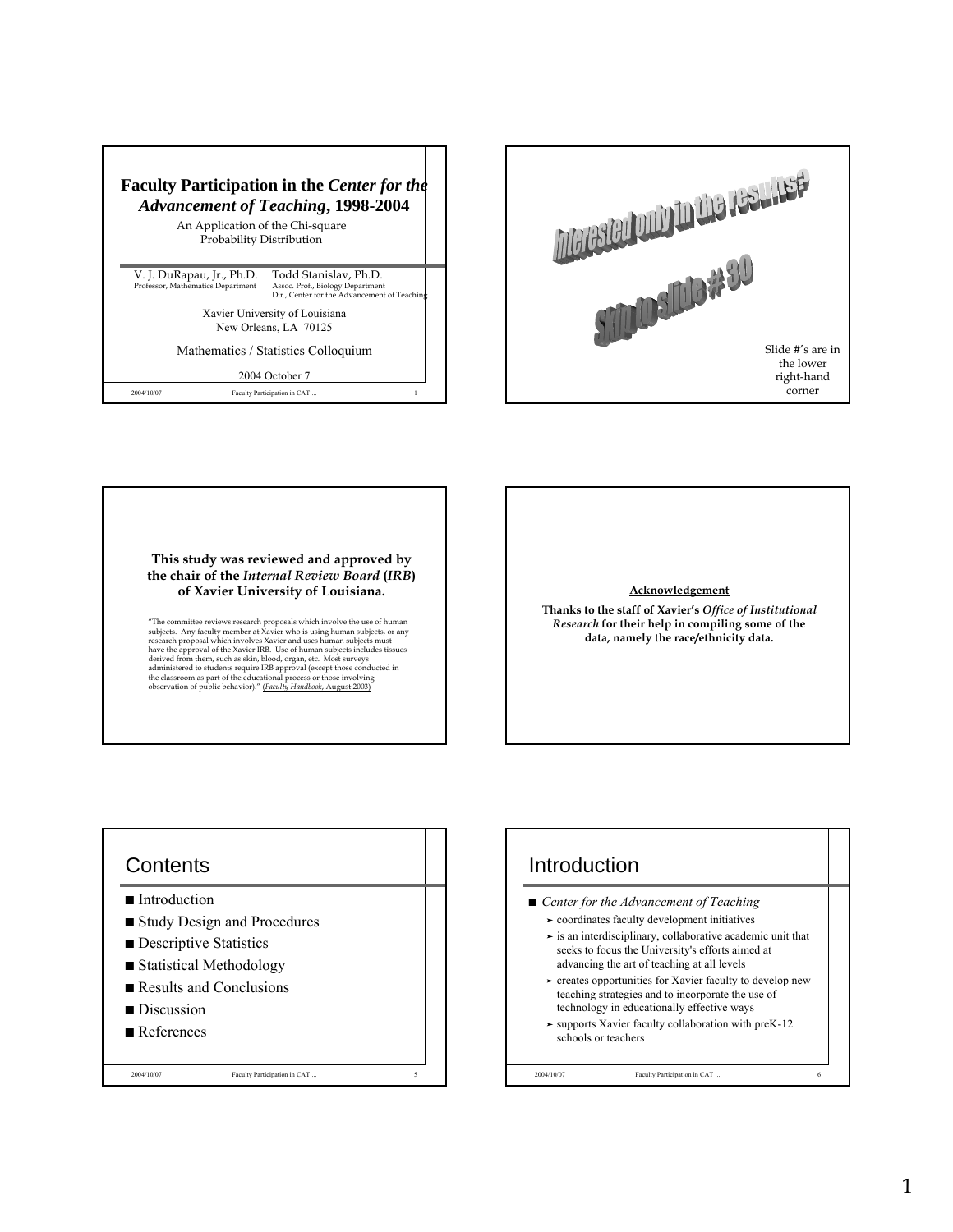







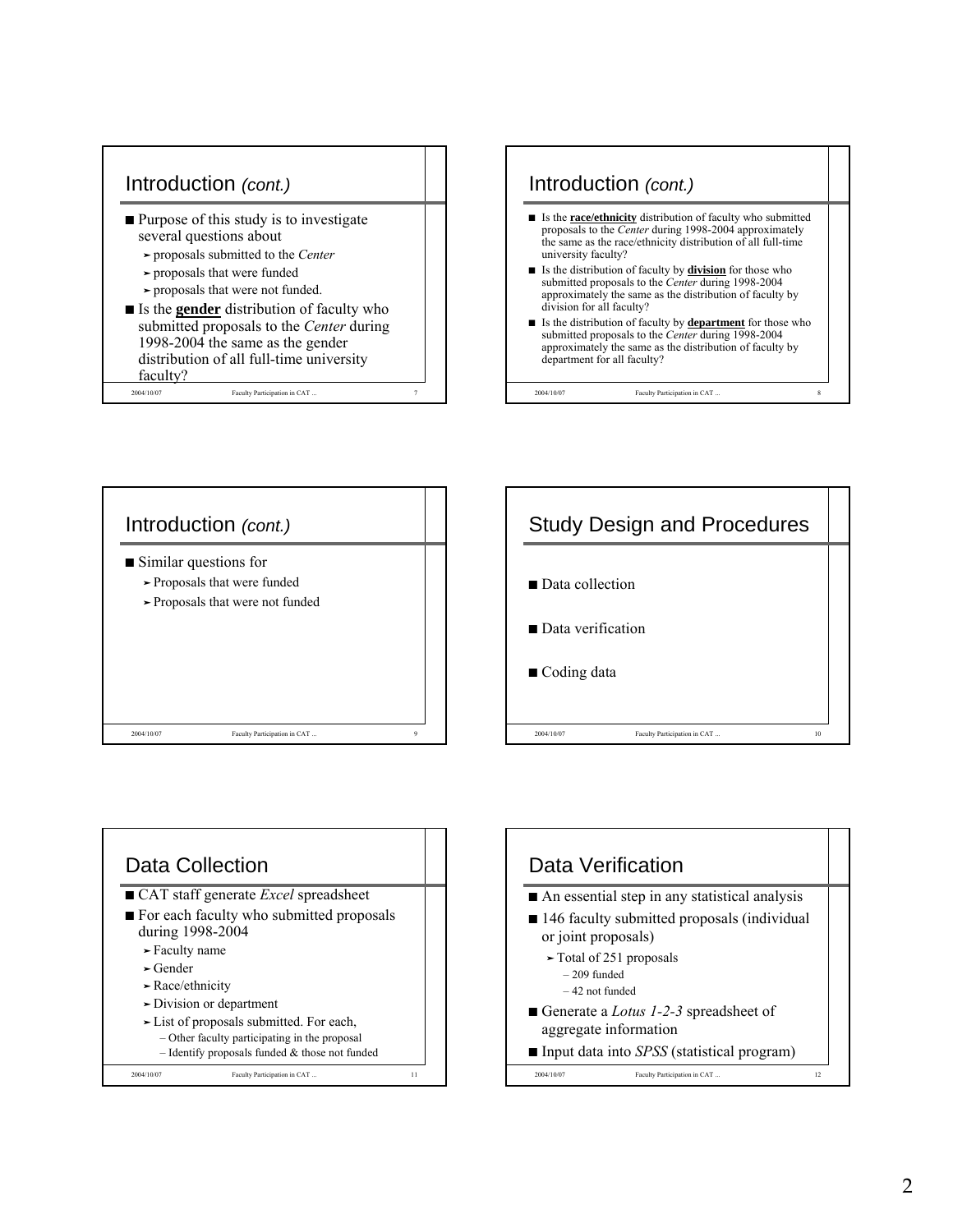| Coding Data – 10 cases (faculty)                                                                                                                                                                          |                                                                                                                                                                                               |                                                                                                                                                                                                    |                     |                                                                  |  |  |  |  |  |  |
|-----------------------------------------------------------------------------------------------------------------------------------------------------------------------------------------------------------|-----------------------------------------------------------------------------------------------------------------------------------------------------------------------------------------------|----------------------------------------------------------------------------------------------------------------------------------------------------------------------------------------------------|---------------------|------------------------------------------------------------------|--|--|--|--|--|--|
| Appendix: Random Listing of Cases (Faculty)<br>Case Summaries (partial information) in Random Order                                                                                                       |                                                                                                                                                                                               | Prtc - Total Number of Participants in Proposals<br>Prop - Number of Proposals Submitted<br>Fund - Proportion of Proposals Funded                                                                  |                     |                                                                  |  |  |  |  |  |  |
| Division                                                                                                                                                                                                  |                                                                                                                                                                                               | College (or Dv) Gender Race/Ethnicity Prtc Prop                                                                                                                                                    |                     | Fund                                                             |  |  |  |  |  |  |
| Natural Sci & Math<br>Soc Sci & Bus Adm<br>Arts & Humanities<br>Division of Educ<br>Other<br>6 Natural Sci & Math<br>Soc Sci & Bus Adm<br>Natural Sci & Math<br>Natural Sci & Math<br>10 Division of Educ | A&S (excl Ed)<br>A&S<br>(excl Ed)<br>(excl Ed) Male<br>A&S<br>Div of Educ<br>A&S (excl Ed) Female<br>A&S<br>(excl Ed)<br>A&S<br>(excl Ed)<br>A&S<br>(excl Ed)<br>A&S (excl Ed)<br>Div of Educ | Male<br>Other<br>Male<br>Other<br>Caucasian<br>Female<br>Caucasian<br>Black/Afr Amer<br>Female<br>Black/Afr Amer<br>Male<br>Caucasian<br>Male<br>Other<br>Male Caucasian<br>Black/Afr Amer<br>Male | 5<br>$\overline{2}$ | 03<br>80%<br>100%<br>100%<br>100%<br>100%<br>100%<br>50%<br>100% |  |  |  |  |  |  |
| 2004/10/07                                                                                                                                                                                                | Faculty Participation in CAT                                                                                                                                                                  |                                                                                                                                                                                                    |                     | 13                                                               |  |  |  |  |  |  |



|                           | 32. Xavier University Full - Time Faculty<br><b>Total Headcount by Rank, Gender and Race/Ethnicity</b> |                     |                  |    | Fall Semester 2003 <sup>1</sup>                                                            |     |       |                    |      |         |               |
|---------------------------|--------------------------------------------------------------------------------------------------------|---------------------|------------------|----|--------------------------------------------------------------------------------------------|-----|-------|--------------------|------|---------|---------------|
| Race/<br><b>Ethnicity</b> | Gender                                                                                                 |                     | <b>Professor</b> |    | <b>Assistant</b><br>Associate<br><b>Instructor</b><br><b>Professor</b><br><b>Professor</b> |     |       |                    |      |         | <b>Totals</b> |
|                           |                                                                                                        | #                   | 96               | #  | 96                                                                                         | 丑   | 9/6   | 華                  | 0/6  | 華       | 9/6           |
|                           | Male                                                                                                   | $\overline{7}$      | 3.0%             | 10 | 4.2%                                                                                       | 12  | 5.1%  | 6                  | 2.5% | 35      | 14.8%         |
| Black/Afr.<br>American    | Female                                                                                                 | $\ddot{\mathbf{z}}$ | 1.3%             | 8  | 3.4%                                                                                       | 25  | 10.6% | 3                  | 1.3% | 39      | 16.5%         |
|                           |                                                                                                        |                     |                  |    |                                                                                            |     |       |                    |      |         | $-31.4%$      |
|                           | Male                                                                                                   | 22                  | 9.3%             | 20 | 8.5%                                                                                       | 30  | 12.7% | $\overline{c}$     | 0.8% | 74      | 31.4%         |
| <b>White</b>              | Female                                                                                                 | 7                   | 3.0%             | 13 | 5.5%                                                                                       | 27  | 11.4% | $\bar{\mathbf{x}}$ | 3.4% | 55      | 23.3%         |
|                           |                                                                                                        |                     |                  |    |                                                                                            |     |       |                    |      | L30.    | 54.7%         |
|                           | Male                                                                                                   | o                   | 3.8%             | 5  | 2.1%                                                                                       | 10  | 4.2%  | $\Omega$           | 0.0% | 24      | 10.2%         |
| Other <sup>2</sup>        | Female                                                                                                 | $\Omega$            | 0.0%             | 5  | 2.1%                                                                                       | 4   | 1.7%  | $\Omega$           | 0.0% | $\circ$ | 3.8%          |
|                           |                                                                                                        |                     |                  |    |                                                                                            |     |       |                    |      | w.      | 14.0%         |
|                           | Male                                                                                                   |                     |                  |    |                                                                                            |     |       |                    |      |         | 56.4%         |
| <b>TOTAL</b>              | Female                                                                                                 |                     |                  |    |                                                                                            |     |       |                    |      | man a   | 43.6%         |
|                           | <b>TOTAL</b>                                                                                           | 48                  | 20.3%            | 61 | 25.8%                                                                                      | 108 | 45.8% | 19                 | 8.1% | 236     | 100.0%        |

| 36. Student/Faculty Ratio                 | Fall Semester 2003 <sup>1</sup> |                                             |                                                                      |                              |                             |                                          |
|-------------------------------------------|---------------------------------|---------------------------------------------|----------------------------------------------------------------------|------------------------------|-----------------------------|------------------------------------------|
|                                           | <b>FTE</b><br><b>FACULTY</b>    |                                             | 36. Student/Faculty Ratio<br>Fall Semester 2003 <sup>1</sup> , cont. |                              |                             |                                          |
| <b>Arts &amp; Humanities</b>              |                                 |                                             |                                                                      | <b>FTE</b><br><b>FACULTY</b> | <b>Student</b><br>un, Hrs.' | <b>Student Fac</b><br>Ratio <sup>1</sup> |
| African American Studies                  | 3.00                            |                                             | Social Sciences & Rusiness Administration                            |                              |                             |                                          |
| Art                                       | 5.25                            | <b>Business Administration</b>              |                                                                      | 11.00                        | 2.391                       | 14.5                                     |
| Communications                            | 15.75                           | Hutory                                      |                                                                      | 9.00                         | 2.454                       | 18.2                                     |
| <b>English</b>                            | 21.50                           | <b>Political Science</b>                    |                                                                      | 3.74<br>7.50                 | 918<br>2.259                | 18.8<br>20.1                             |
|                                           | 9.25                            | Psychology<br>Sociology                     |                                                                      | 4.25                         | 1.614                       | 25.1                                     |
| Language                                  |                                 |                                             | <b>Total Social Sciences</b>                                         | 14.00                        | 9.636                       | 18.4                                     |
| Music                                     | 7.06                            | <b>Total College of Arts &amp; Sciences</b> |                                                                      | 217.74                       | 47,598                      | 15.2                                     |
| Philosophy                                | 6.00                            | <b>Total College of Pharmacy</b>            |                                                                      | 39.00                        | 7,755                       | 13.3                                     |
| Theology                                  | 7.50                            |                                             | <b>TOTAL UNIVERSITY</b>                                              | 256.74                       | 66.663                      | 14.9                                     |
| <b>Total Arts &amp; Humanities</b>        | 75.31                           | 14,629                                      | 13.0                                                                 |                              |                             |                                          |
| Division of Education <sup>5</sup>        |                                 |                                             |                                                                      |                              |                             |                                          |
| Undergraduate Education                   |                                 | 829                                         | Used FTE for Division                                                |                              |                             |                                          |
| Graduate Education                        |                                 | 1,191                                       |                                                                      |                              |                             |                                          |
| <b>Total Division of Education</b>        | 17.17                           | 2.020                                       |                                                                      | and Department               |                             |                                          |
| <b>Natural Sciences &amp; Mathematics</b> |                                 |                                             |                                                                      | analyses                     |                             |                                          |
| Biology                                   | 30.17                           | 7.510                                       |                                                                      |                              |                             |                                          |
| Chemistry                                 | 26.58                           | 6,266                                       | 15.7                                                                 |                              |                             |                                          |
| <b>Computer Science</b>                   | 10.00                           | 1.014                                       | 6.8                                                                  |                              |                             |                                          |
| <b>Mathematics</b>                        | 16.67                           | 4,989                                       | 20.0                                                                 |                              |                             |                                          |
| Physics/Pre-Engineering                   | 6.84                            | 1.534                                       | 15.0                                                                 |                              |                             |                                          |
| <b>Total Natural Sciences &amp; Math</b>  | 90.26                           | 21.313                                      | 15.7                                                                 |                              | 16                          |                                          |



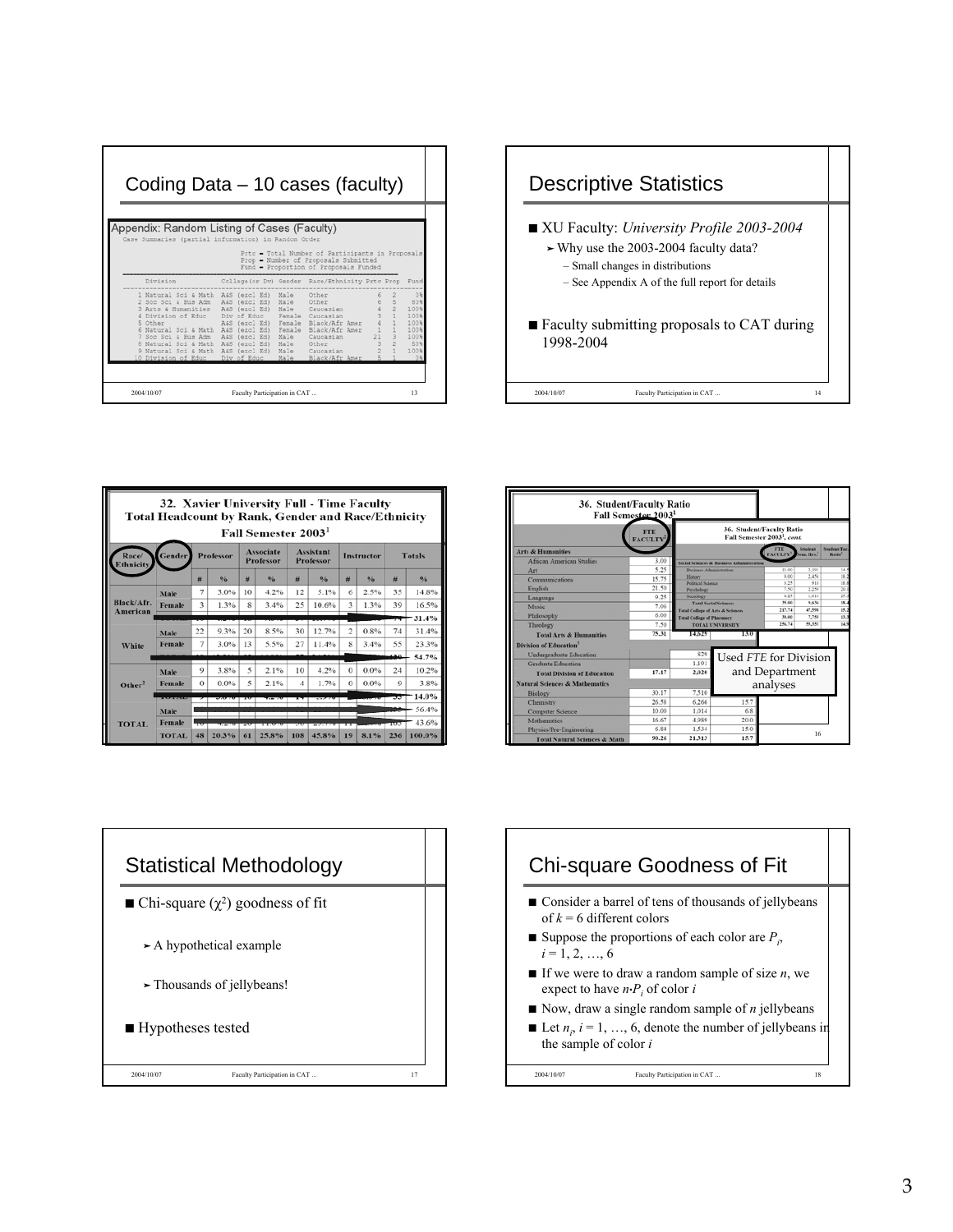









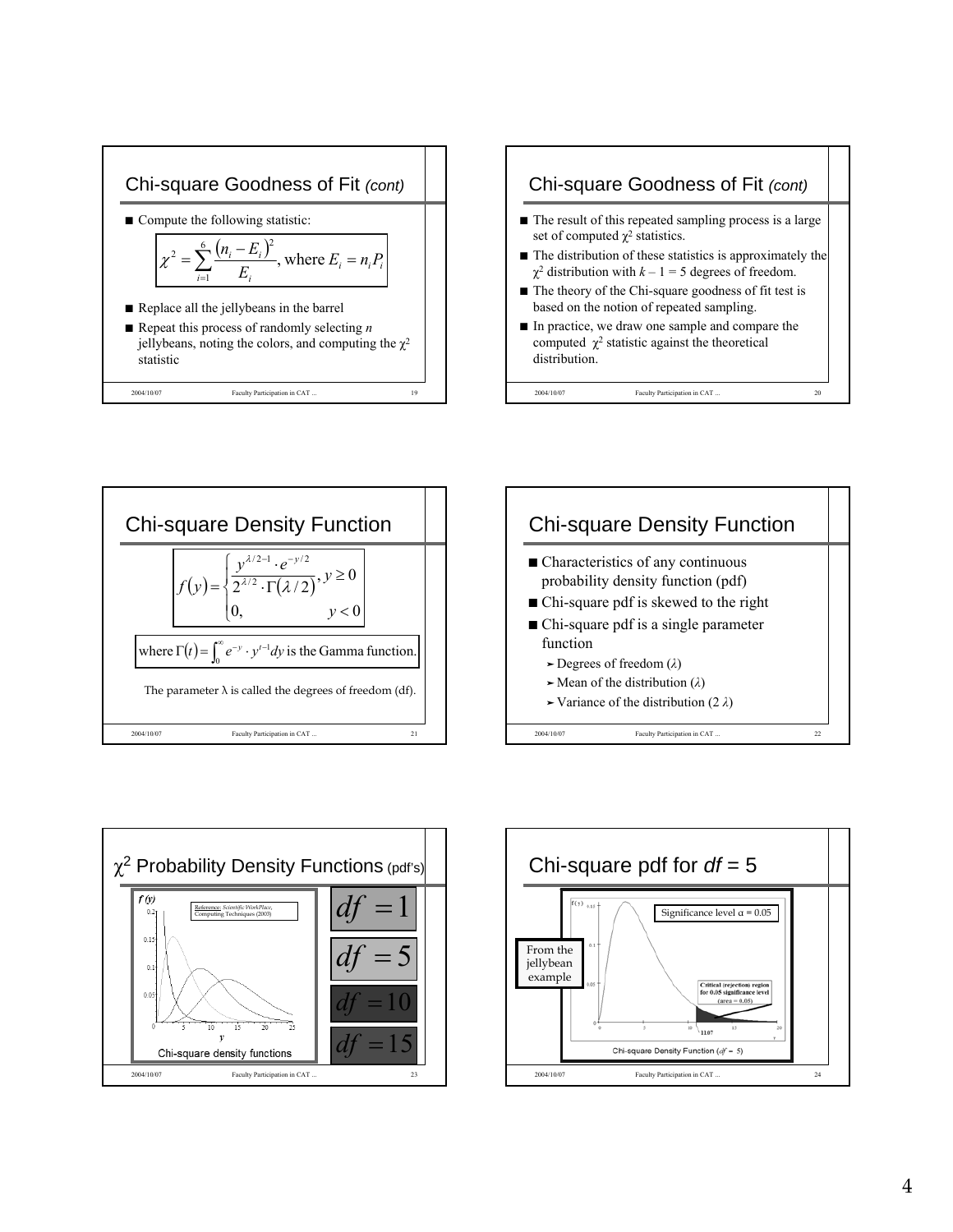









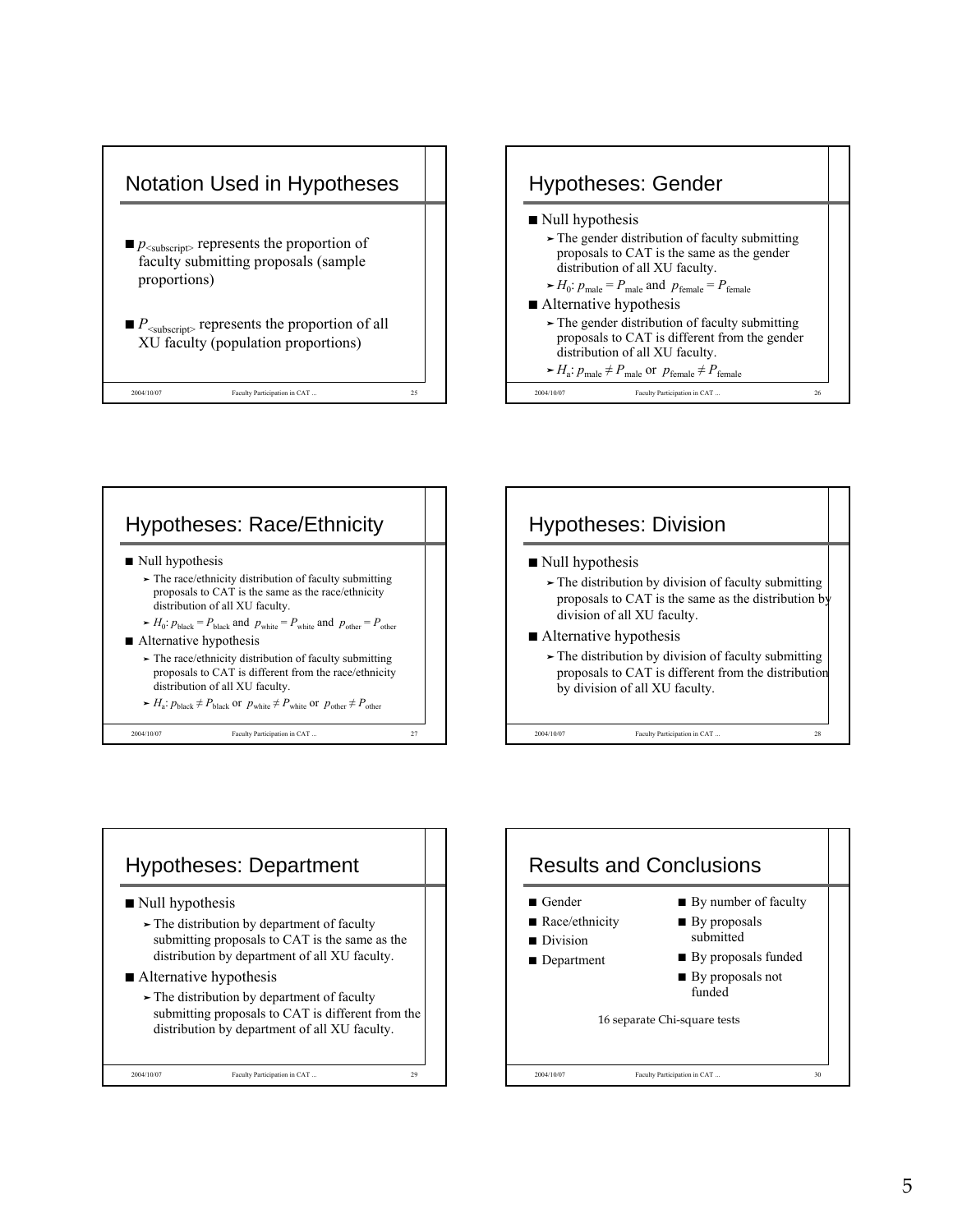